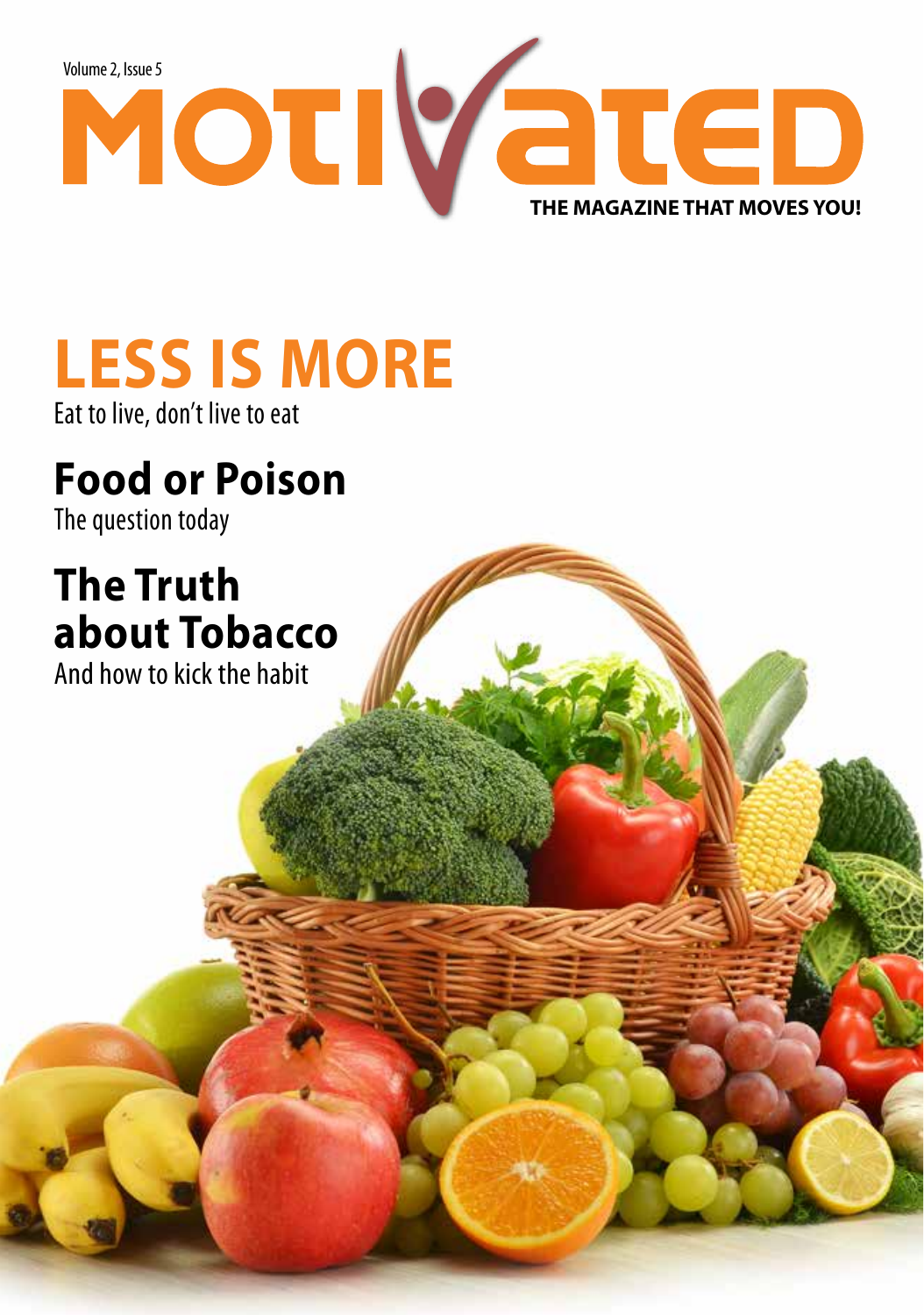Parenting from the Heart I was here first

3

4

6

8

9

10

Less Is More Eat to live, don't live to eat

Food or Poison The question today

Sugar A killer and a thief

Exercise Right Depression vs. exercise

The Truth about Tobacco And how to kick the habit

**12** Notable Quotes

**Issue Editors**

**Design Contact Us:**

**Email Website** Volume 2, Issue 5 Christina Lane Souad Abuhalim

awexdesign

motivated@motivatedmagazine.com www.motivatedmagazine.com

Copyright © 2008 by Motivated, all rights reserved

# CONTENTS FROM THE EDITOR

Staying healthy doesn't happen automatically; it is hard work and something we have to invest in throughout our lives. It requires effort and sacrifice, but investing in long-term health and strength is well worth the cost.

Physical health and strength are things that we are building up or tearing down daily in the little things that we choose to do every day.—And these little things make a difference not only in our current health, but in our long-term strength and resistance as well.

In this day and age, staying healthy is becoming more and more difficult. Previous generations may have been able to live healthier lives without putting much time or thought into it, as in many respects the world used to be a much healthier place. Nowadays we have to think and plan toward health, and be active in combating the debilitating influence of the increasingly polluted world we live in.

Thankfully, there are some pretty straightforward rules for staying physically healthy. These can be placed in three main categories: spiritual, emotional, and physical. The spiritual and emotional aspects include maintaining a trusting, faith-filled, positive attitude, and eliminating stress, worry, fear, and any other negative emotions from our life. The physical aspect can be pretty much summed up in eat right, live right, and exercise right. All of these are fundamental principles that should be respected and followed in order to ensure the blessing of good health.

Of course, this issue of Motivated is not intended to be a medical manual, and the information provided should be applied wisely. But we hope these articles will be useful and helpful, and when put into practice, will result in a better, healthier, and ultimately happier quality of life..

Christina Lane For Motivated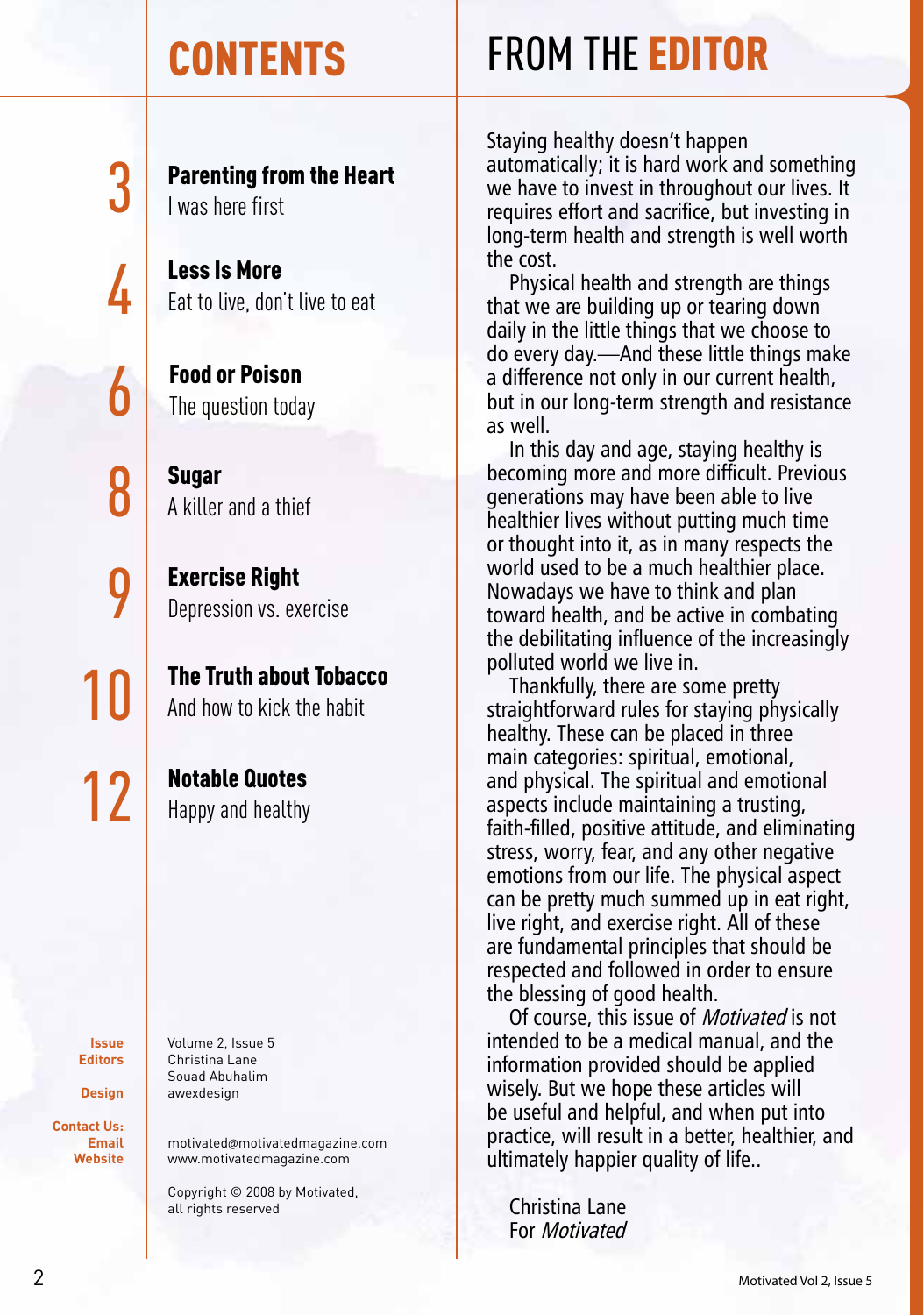

# I Was **Here First**

— By Jorge Solá

**M**y three year old son Manuel was playing an educational game on the computer when his six-year old sister Alondra demanded that he let her have a turn. Manuel's response was typical. "I was here first!" I don't know where Manuel picked that up, but it got me thinking. It's a generally accepted principle of human society that those who "get there first" have more rights than those who get there after them.

The first one to find a pearl in the sea, or strike gold or oil, may claim it as his own. The first one to make a scientific discovery or invention may patent his find and claim any profits that may result. The first one to sit at a restaurant table has more right to it than the fellow who arrives later. The first one to settle in on a particular spot on the beach becomes the owner of that spot for the day.

In my children's case, if one of them has been playing for half an hour at the computer, I tell him or her that it's time to let the other one have a turn. Most other parents probably do something similar.

But if we applied that principle to every aspect of society, there would be absolute chaos. Can you imagine a landowner saying, "I've had this plot of land for quite a while, so it's time

to let someone else enjoy it"? Or can you imagine a man who has a good job giving it to someone else who is out of work and short of money?

Those examples are rather extreme, but what about little acts of selflessness? How often do you see people who have a seat on the bus or subway offering it to able-bodied others who have just boarded, simply because they look like they'd appreciate a chance to rest their weary feet? Are little sacrifices like that too much to expect?—Or do we fail to make them simply because we don't see anyone else making them and no one really expects us to do so either?

It's a matter of selfishness, when you get right down to it, and selfishness is part of our human nature. But with God's help we can break out of that mold, overcome our selfish "me-first" reactions, swim against the tide, and do the loving thing. If we give to him who asks of us, and if we don't turn away from those in need, we will surely find that as we give, we will receive. Those are certainly revolutionary concepts in this day and age.

If we would practice this kind of love, and teach our children to do the same, so many problems would disappear. The world would be a different place.  $\star$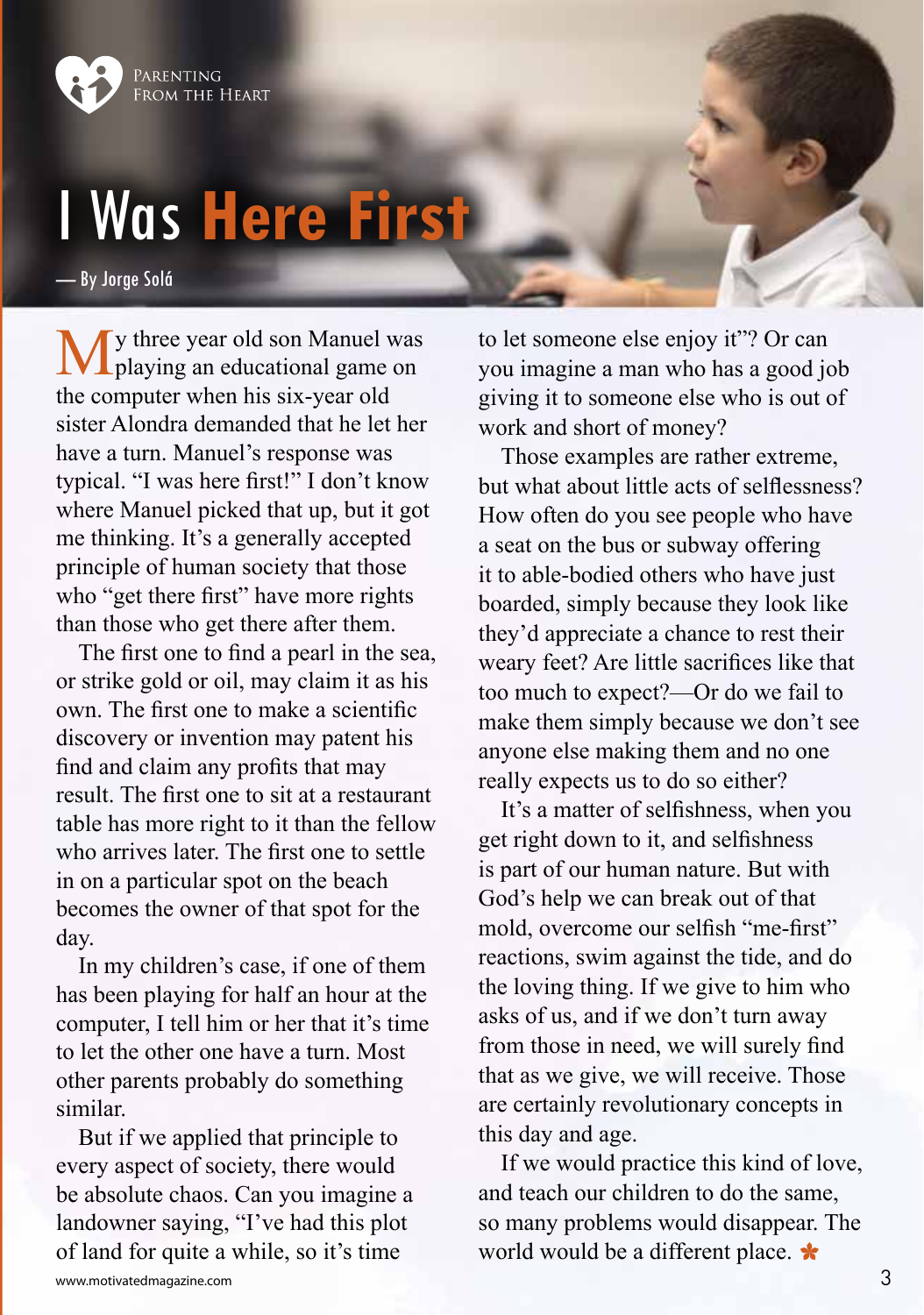# **Less** Is **More Eat** to **live, don't** live **to eat**

By Curtis Peter van Gorder

One day I was out and saw a new electronic scale that would not only measure your weight and height, but also plot the results on a graph to find out if you are underweight, the correct weight, overweight, or obese.

The people selling the scale were eager for me to try it. I was hesitant. Getting on a scale is a bit like looking in a mirror—can be scary.

I decided to give it a go and to my horror, the heartless thing registered me as obese! *What? Obese?* The word echoed in my mind. Not me! I had a picture in my mind of what that word meant and I didn't fit it.—Or did I? The slim and trim operators of the scale began to snicker. What were they laughing at?

I had a hard look in the mirror when I got back home and examined the stark evidence staring back at me. All of my pants had become unpleasantly tight on me. When I sat down, I had to unloosen my buckle, which was sometimes

embarrassing when I got up. Maybe I could make the waist bigger or go shopping for a larger size. I went to the store but when I found out they didn't carry my size, it was time for a reality check.

I took some time to think about it and it dawned on me that I could use a bit of remodeling.

From what I read on the subject, the solution seemed pretty straightforward: If you want to lose weight, eat less and exercise more. Easier said than done. I liked food, and as everyone knows, it is hard to give up something you like. In the "reality check" department, I realized that even though I had now reached middle age, my food servings were still as large as a growing teen's were.

It also dawned on me that I had a few wrong attitudes. I realized that before I could make any progress in my weight loss, I would have to change some mistaken mindsets that I had adopted. I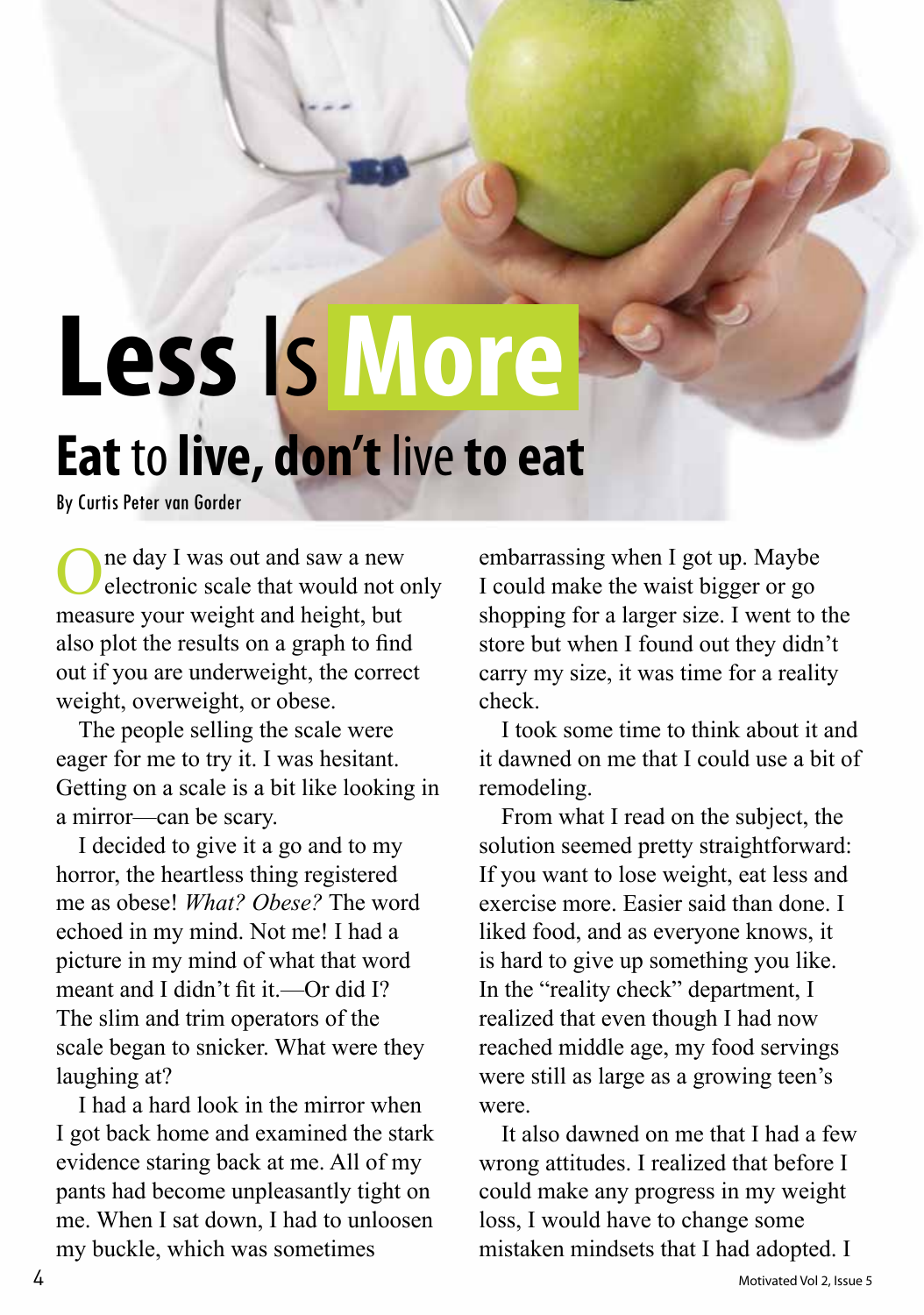found it helpful to cling to a few slogans that helped me to keep focused on my goal of loosing 25 kilos to become "normal" weight.

Some of these were: "If you eat normal portions, you will start to look normal." "Overweight luggage costs." "Eat to live, don't live to eat." "It's only food." "Less is more." "It's okay to be hungry." This last one was very helpful as I had developed the wrong idea that I should eat every time my stomach began to growl.

To keep the weight off once I lost it would require a long-term commitment: "Diet means lifestyle change." All of these slogans helped to keep me focused on eating smaller portions. To begin with, I had my wife serve my "normal" plate. Later I could trust myself to make my own servings.

Once that battle was won, it was time to fight the next giant—exercise more. I took up tennis and made it a point to do some kind of exercise daily. Although sometimes it was hard to get started, I found getting out and moving my body was fun, and I looked forward to that time of the day. I started to believe what I had read: Scientists have found that hormones that give you a feeling of pleasure called endorphins are released in your body during exercise.

I am still a work in progress, but now a few months down the line, I don't have to enlarge my waistline in my pants in fact some became too baggy. I feel so much better carrying around less "luggage". So far I have lost 15 kilos and I am still working on losing the next 10. It also helps when others encourage me by remarking at how much better I look.

Of course, my story pales in the light of some other dramatic stories of people who conquered obesity. But it is interesting to note that they discovered some of the same things I did:

"I changed how I felt about food and what it meant to me. Instead of giving in to the temptation or convenience of calorie-laden or fatty foods such as cheeseburgers from the drivethrough, I started to ask myself, 'What do I really want to eat?' Or, 'What does my body really want right now?'"

— Kelly Pless weighed 100 kilos at her heaviest. She lost 43 kilos through diet and exercise.

Like I said, I am a work in progress. Hopefully, my story will inspire someone who needs it. Losing weight is hard work, but I found you just have to take it one day at a time. Yesterday, I had an urge for ice cream but I bought a mango instead—and it was so good! **\*** 

*II*<br>to a<br>ar  **The real magic of new disciplines is that they will cause us to amend our thinking. If we were to start today to try harder, and in every way make a conscious and consistent effort to change subtle and deadly errors into constructive and rewarding disciplines, we would never again settle for a life of existence —not once we have tasted the fruits of a life of substance!** 

Author Unknown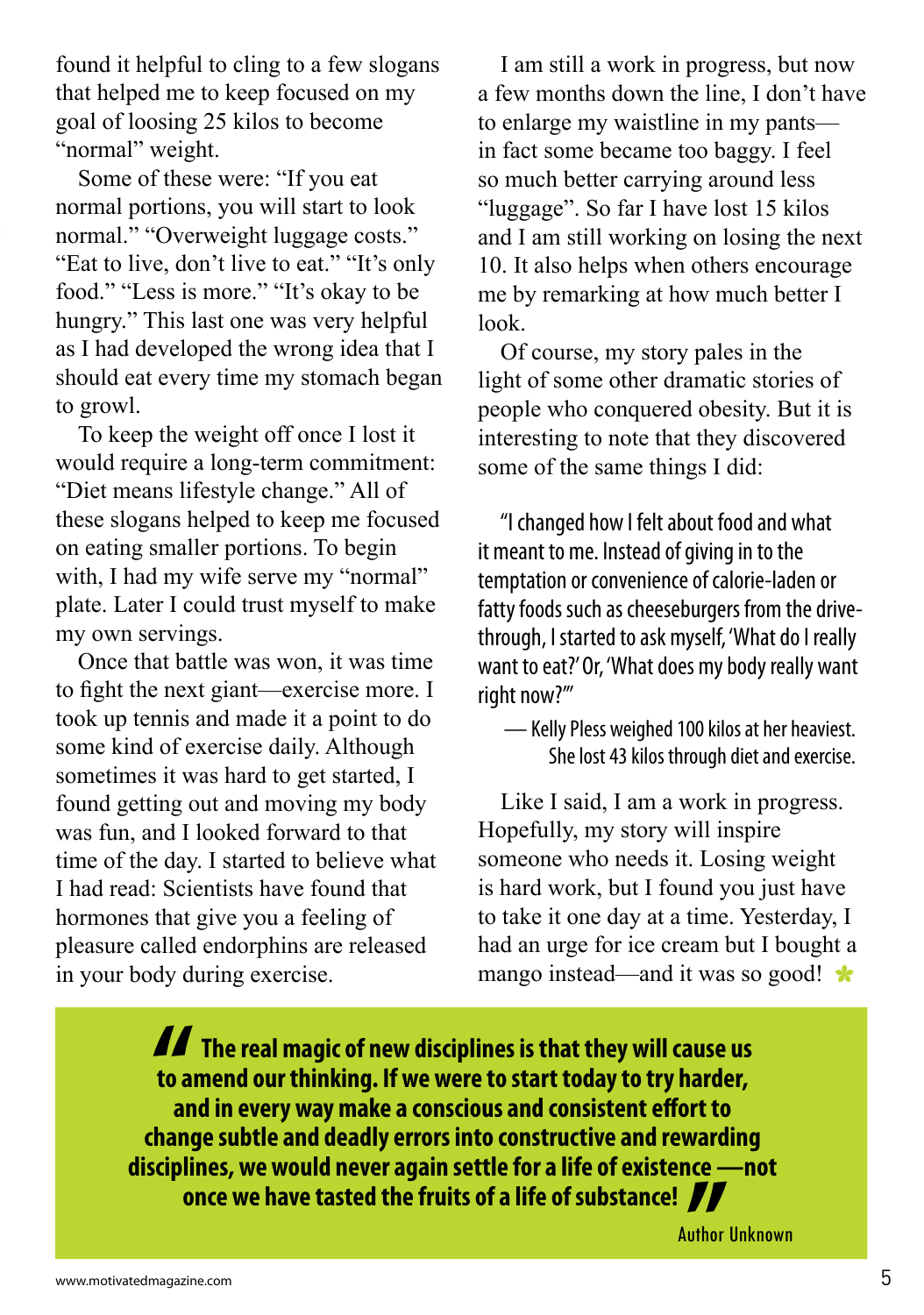



Excerpted and edited from writings by Maria Fontaine

### **The question today...**

**Food** 

or

Poison?

 $\blacksquare$  utrition can be a controversial topic, with many differing opinions. The main problem, I however, in most cases is that we have "good" reasons or "excuses" for not maintaining a high personal nutritional standard, such as a lack of time or motivation to do the extra work of finding the kind of food that is healthful and appropriate. Processed or prepared foods and even junk food are often more readily available and cheaper, and they are also often faster to prepare than the natural or "whole" version would be. Canned vegetables are easier to prepare than fresh ones, and there are lots of "instant" foods available. Maybe we don't want to go to the extra trouble of preparing food from scratch, or we feel we don't know how, or maybe we legitimately are very busy and don't have extra time.

Whatever the reasons or excuses we make for not eating right, here are some good points to consider:

Everywhere we look—on the Internet, in the news, in magazines—health and nutrition is a huge subject, and one of much debate. We can find just about anything "out there" and there is a great variety of opinions, as well as controversy on health and nutrition matters. Disease and physical disorders are rampant. Obesity is also a growing concern in many countries, even at the same time that starvation plagues other parts of the world.

It's a fact that modern processed foods and poor nutrition can hurt us, dull our senses, sap our energy, and hinder our productivity. Imbibing inferior foods

and leading an unhealthy lifestyle can contribute to poor health, and even harm us. It goes beyond the obvious unhealthy habits, such as smoking cigarettes, drug abuse, or starving oneself to death. The "poison" of poor nutrition often comes in attractive packages, appealing to the eyes and pleasing to the taste. It tastes good, but not all that looks good or is pleasing to the taste is necessarily good for us.

We are what we eat. If we eat harmful products, sooner or later it will catch up to us. There are rules and guidelines on health for a reason. The attitude of, "I've been eating this and I still feel fine" is a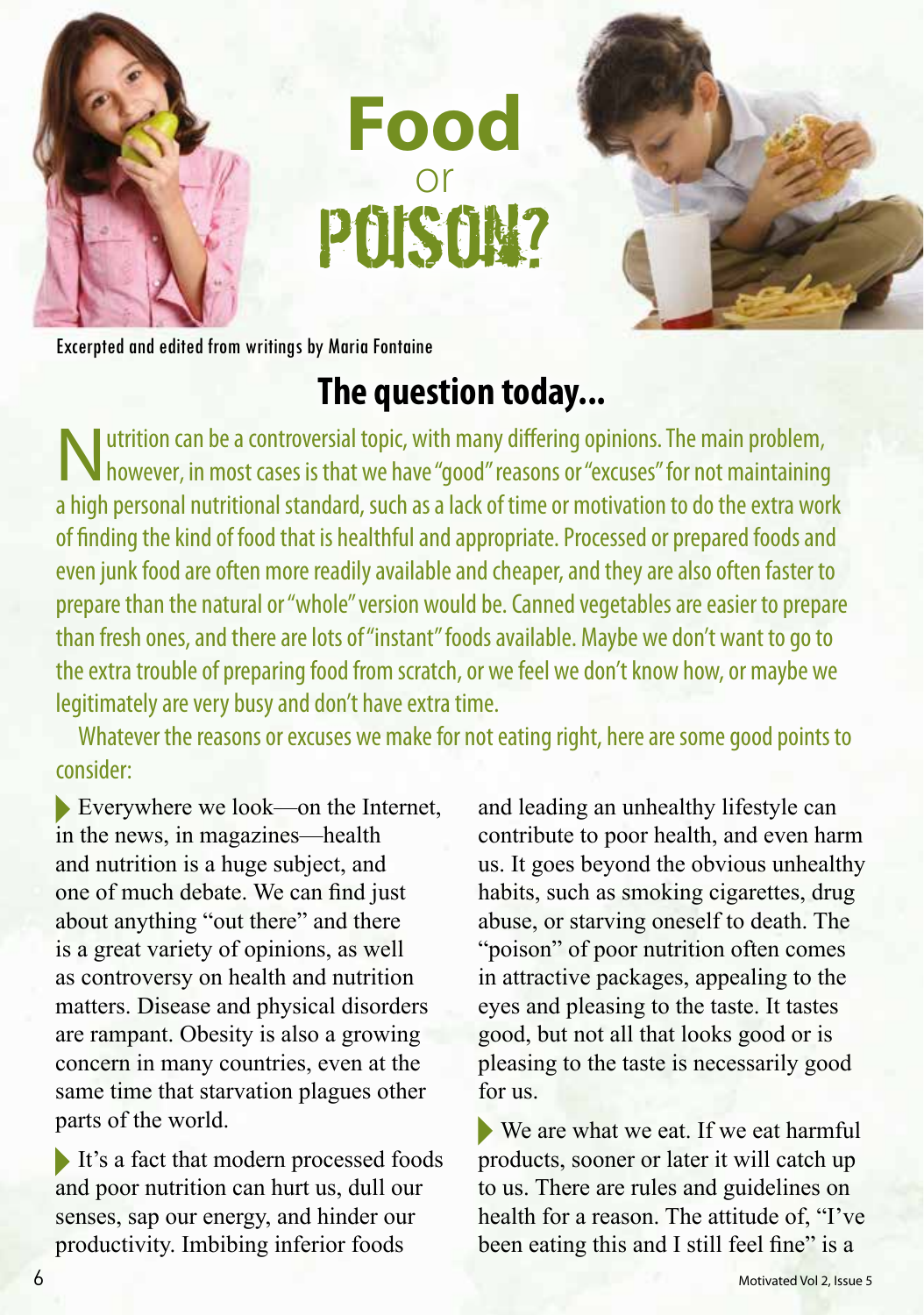deception. What we eat is what we will become, and it will catch up with us. Some of us may be young and full of energy, and free from health problems now, but what we put into our body today is determining our future.

Others of us are middleaged, and because we generally feel fine, we wonder what the fuss is all about. Well, obvious problems are not the only problems. Until we eat right, rest right, and exercise right over an extended period of time, we may never know what we're missing. People often don't realize how tired they are, how dulled their thinking has become, how much better their reflexes could be, and the list goes on, until they do something to make a difference. If we want to sharpen our thinking skills, or improve our strength and stamina for sports, and other fun activities, or just for life in general, then we should give healthier living a try. Why settle for good when we can have the best?

Think natural. Fresh and natural is always best when available. When we have a choice, we should choose the best, and we often do have the choice —not only with what foods we eat, but how we cook them and eat them. Even some of the good, healthy foods we use are often rendered nutritionally spoiled by the way they're cooked or what we put on them.

We must take into account that convenience foods, processed foods, altered foods do spell problems. It's not a matter of *if* problems will crop up if we eat a steady diet of convenience and processed foods, but it's a matter of *when.* We should minimize white sugar, white flour, processed foods, carbonated drinks, and other forms of junk food.

The quickest and easiest is not necessarily the best. We are all busy, and our time and resources are limited. We want to invest our time in the things that really count, and some of us don't consider our health and food preparation to be in that category. But if we need to invest more time in food preparation, we should do it. Our health is so valuable and we have to do our part. We cannot enjoy the benefits of good health if we are not doing our part by following sensible health rules. So let's try our best to cook healthily and not opt for packaged or nutritionally inferior food. Let's invest in a natural cookbook and try to learn to cook the healthy way.

The nutritional standard of the food we eat is one very important aspect of good health, but how are we doing in the other aspects of caring for our body? Are we getting regular vigorous exercise? Do we maintain a good health standard when we're out, or with a friend, as much as possible—or does every occasion become an "excuse" to eat a second piece of calorie rich chocolate cake? Are we keeping our drinking of caffeinated drinks to a healthy level, or have we allowed ourselves to develop unhealthy cravings and addictions?

It's good to be open to making the needed changes. If we need to change our lifestyle a bit in the areas of health, food, and nutrition, it may take a little time to get used to it and be happy with it, but it will be well worth it!  $\star$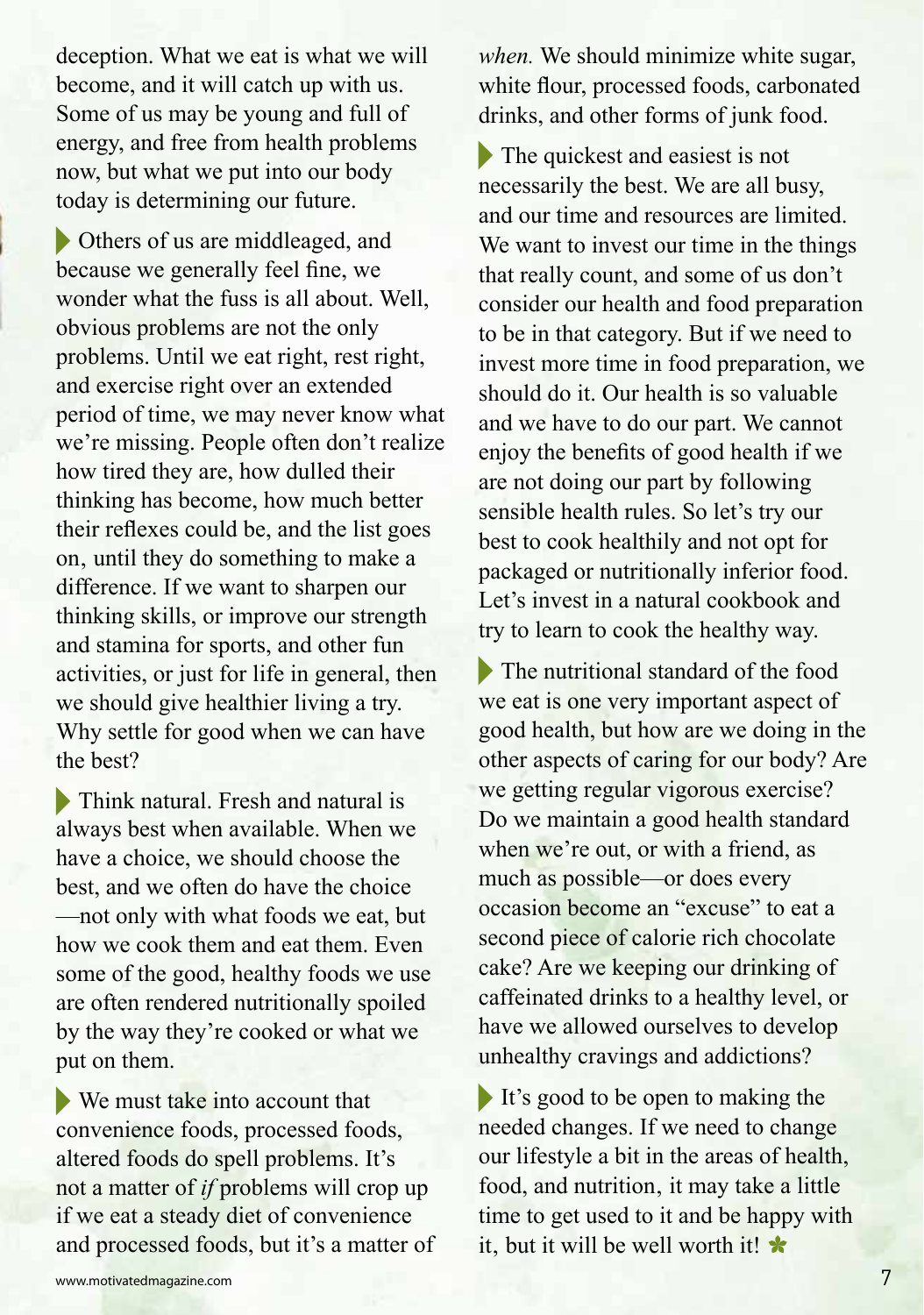# SUGAR A **killer**  and a **thief**

**Refined sugar is sweet, potentially addicting, and possibly responsible for a wide range of health problems.**

### From Country Living, adapted

According to Maggy Howe in an article in *Country Living*, the more sugar you consume, the more you will crave.

This highly addictive substance can rob your body of essential nutrients, weaken your immune system, and wreak havoc on your central nervous system.

If you suffer from such nondescript health problems as unexplained headaches, take a good look at your sugar consumption, for many health experts agree that we are profoundly and often negatively — affected by the amount of refined sugar in our diets.

Nancy Appleton, Ph.D., a clinical nutritionist and author of *Lick the Sugar Habit*, notes that Americans consume an average of 149 pounds of sugar per person each year. "Some teenagers eat twice that," adds Appleton.

"Every time you eat refined sugar," says Appleton, "you throw off your entire body chemistry. Basically it

comes down to the fact that we simply do not have the enzymes needed to digest these highly processed sugars —and improperly digested sugars that get into the bloodstream can cause allergies and a whole host of other autoimmune disorders, which cause the immune system to mistakenly attack the body's own tissues."

Studies also show that refined sugar suppresses the body's mineral balance and immune system. Furthermore, Dr. Appleton asserts that when the body is out of balance, owing to excessive sugar consumption, the following maladies can arise: chronic fatigue, obesity, mood swings and depression, blurred vision, insomnia, arthritis, asthma, hypoglycemia, hyperglycemia (diabetes), osteoporosis, migraines, PMS [premenstrual syndrome], inflammatory bowel disease, gallstones, and cancers of the breast, ovaries, prostate, rectum, colon, and gall bladder.

**The key to ending sugar cravings starts with a willingness to change your lifestyle, and to eat a whole-foods diet of fresh vegetables, fruits, and grains.**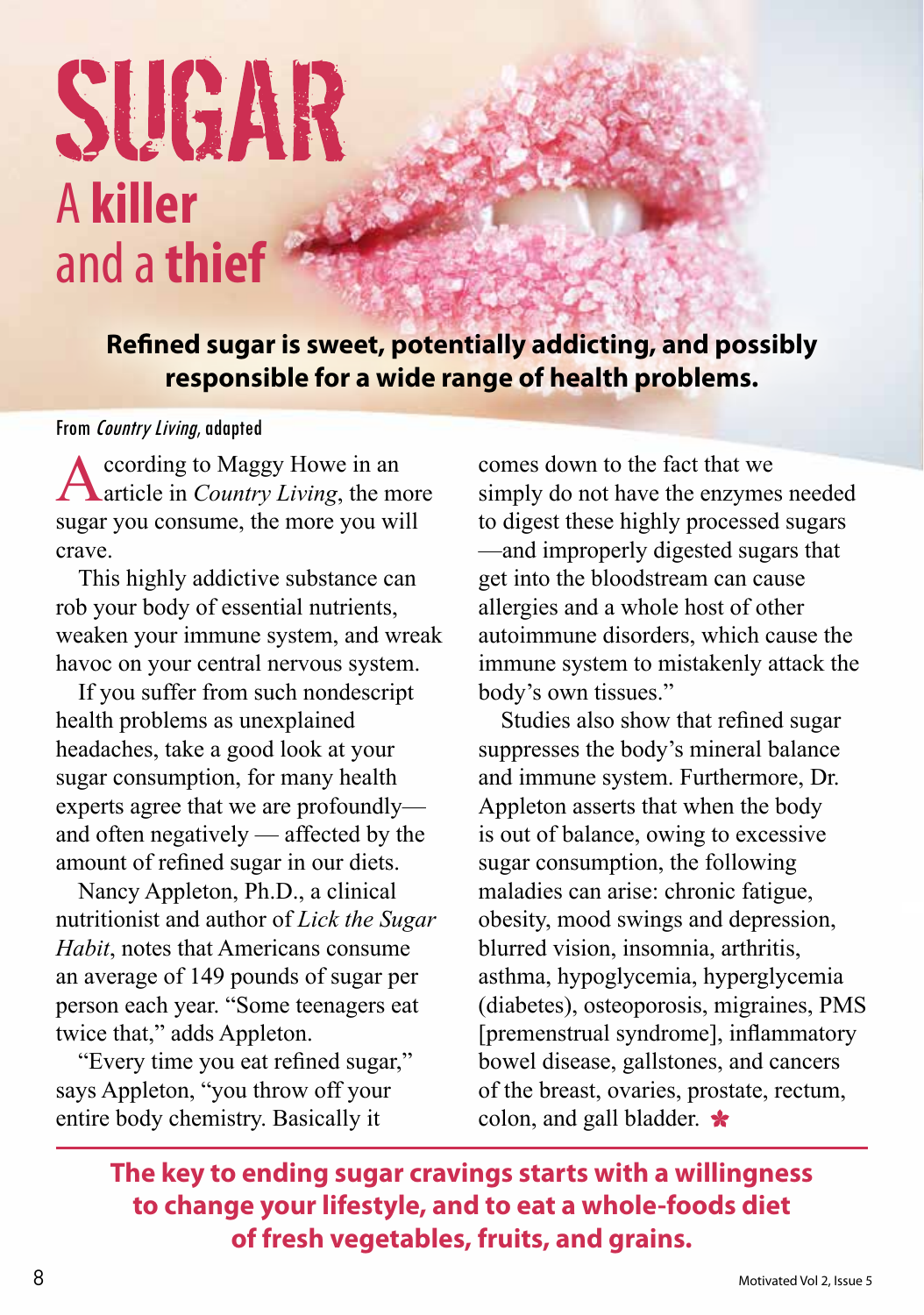# Exercise **Right**

### **Depression vs. exercise**

**Many dedicated exercisers say they work out not just for their body, but also for their mind. "Exercise has a very positive effect on mental health," says psychiatrist John Docherty. "We know exercise helps regulate biorhythms, which improves sleep, and it enhances energy level and vigor. Exercise is also very** 

**A** consensus is growing that<br> **A** physical activity may protect<br> **A** physical activity may protect<br> **A** physical activity may protect<br> **A** physical activity may protect<br> **A** physical activity may protect<br> **A** physical act consensus is growing that against the development of depression. In general, persons who are inactive are twice as likely to have symptoms of depression as are more active persons. In addition, regular exercisers are less likely to report symptoms of depression and anxiety than are people who do little or no physical activity.

Easy to administer, readily available, inexpensive, and lowrisk, exercise holds great promise for helping non-depressed people too, as they fight the daily battle of the bummers—such as ordinary life stresses, frustrations, and bad moods.

"With every aerobic exercise bout there is at least a temporary period of calmness lasting from two to four hours," says Professor Jack Raglin, who has extensively studied the anxietyrelieving effect of exercise. "And the only side effect of exercise is improved fitness<sup>"</sup>

 **important in maintaining physical health and controlling weight, on self-esteem."**

Exercise also raises body temperature, which may relax muscles and calm body and mind. "Any kind of repetitive rhythmic stimulus applied to the brain stem such as walking, swimming laps or cycling—can have a tranquilizing effect on the nervous system, like rocking a baby," he says. Plus, exercise enhances sleep, allowing people to "recharge their batteries" more fully.

"Exercise doesn't need to be strenuous to have mental health benefits," says Norway's Martinsen. Even easy activity, like a casual stroll, can help people feel better.

"Doing anything is better than doing nothing," he says. "Being upright in a vertical position is preferable to always lying down."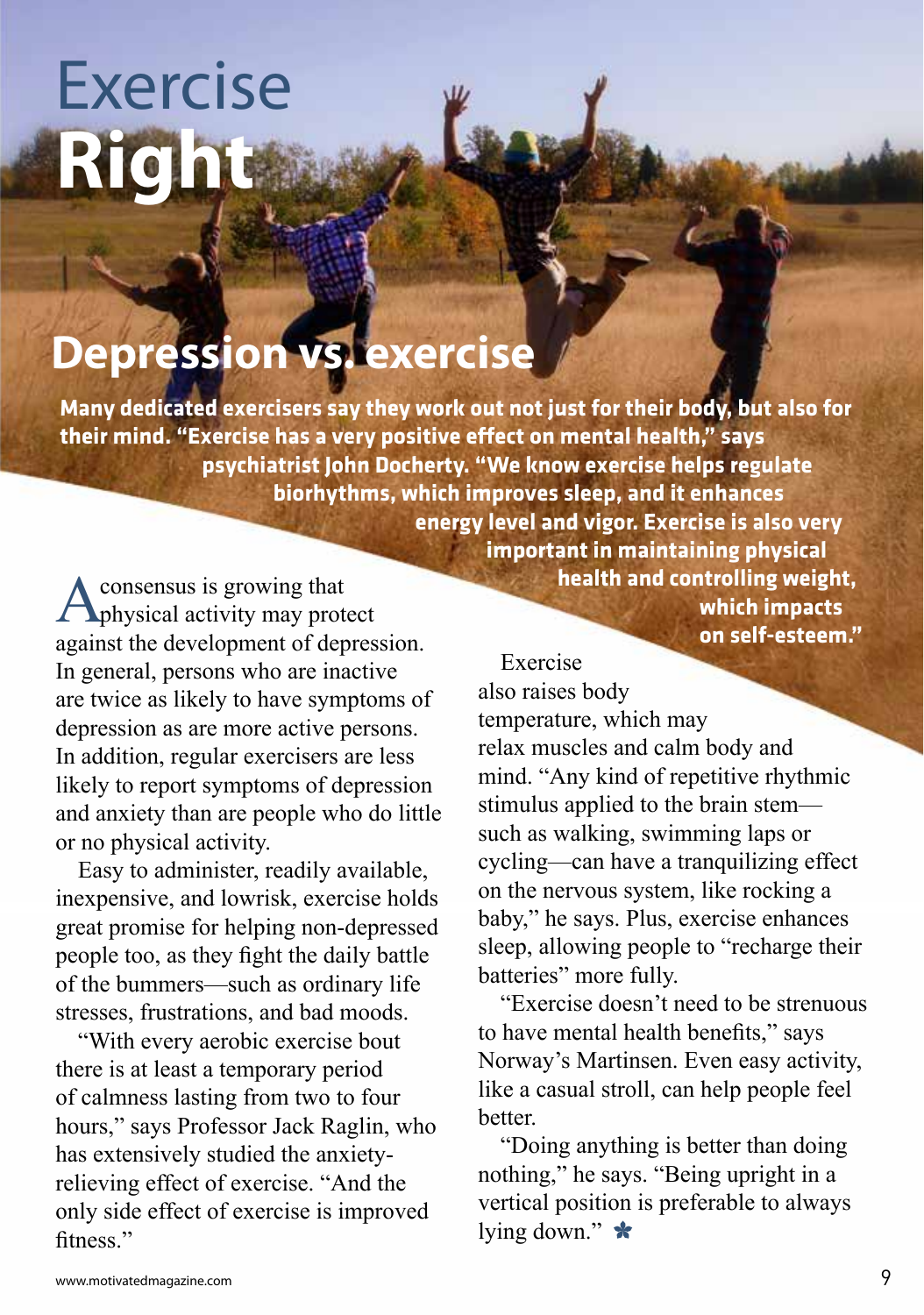# **The Truth** Excerpted and adapted from articles **about Tobacco**

# And how to kick the habit

 $\overline{I}$  e all know that smoking is very bad for our health. It not only can cause serious upper respiratory infections and lower our resistance to disease, but it can also cause lung, throat, or other kinds of cancer.

Smoking is extremely addicting.

How long does it take to form the habit? A September 2000 study showed that one quarter of people who smoked as few as two or three cigarettes a day became addicted in just two weeks. And many of the rest got addicted shortly after that.

Once hooked, the average smoker is unable to stop for seventeen years! And every year, they will spend \$1200 or more on tobacco products to maintain their habit.

Of course, the best way to avoid getting addicted to smoking is to never start. But what if you already have?

### You can do it!

If you have tried to quit smoking and failed before, take comfort in the fact that most smokers fail several times

before quitting successfully. Past failures are not a lesson that you are unable to quit. Instead, view them as part of the normal journey toward becoming a non-smoker.

The information below can ease your way and help insure that this is the last time—perhaps the only time—you will need to go through the painful process of quitting. You can do it!

### Tips on quitting

The most important step to take is the first step—admitting to yourself that you have an addiction and are "powerless over tobacco." Making this admission may seem trivial to you, but for many it is a very significant part of completing the journey to becoming a non-smoker.

By telling smokers that smoking is a personal choice, the tobacco industry has helped to keep its customers in denial about the true extent of their addiction. If smoking is a choice, then what's the rush to quit? The tobacco companies have used this spin to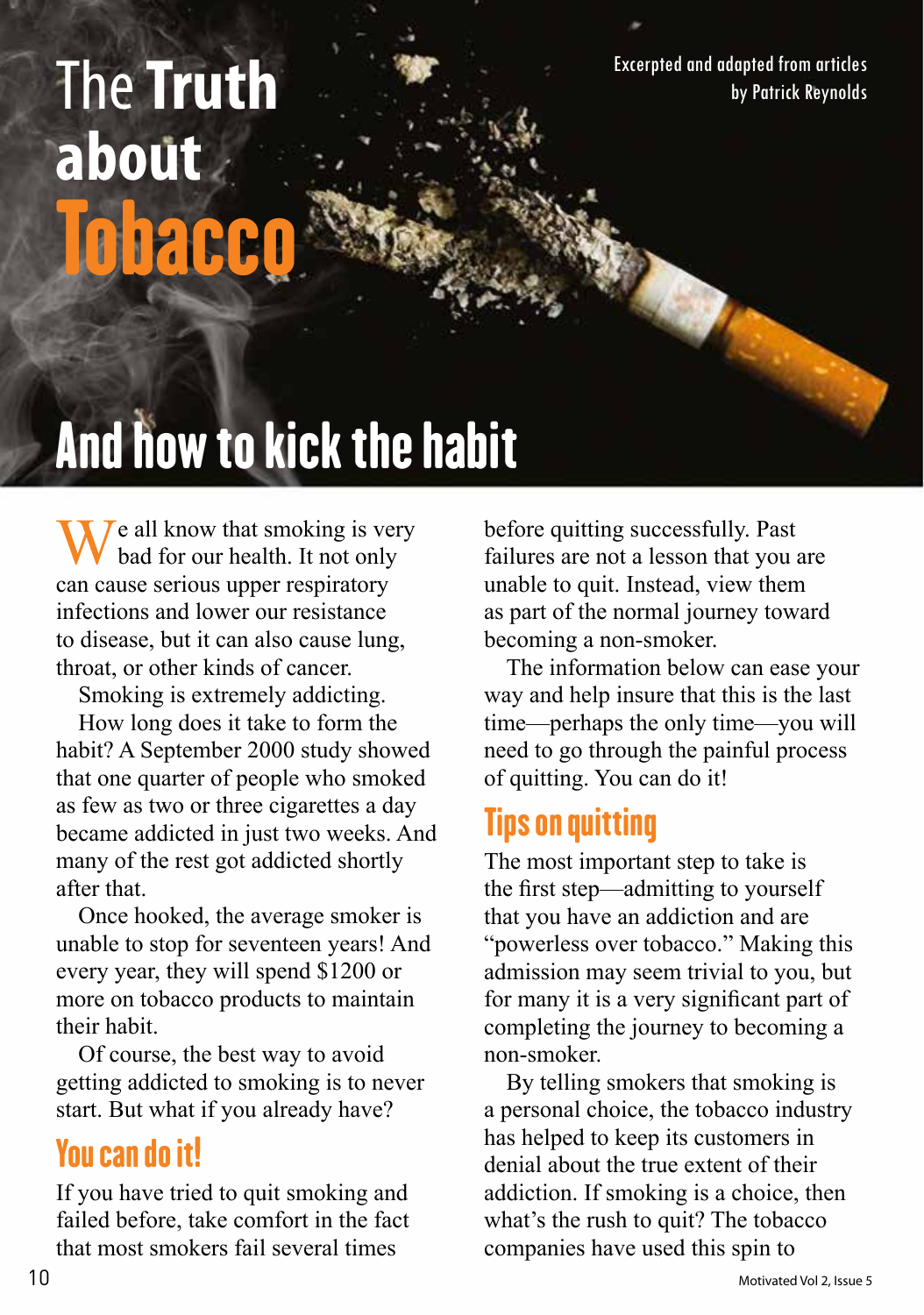help keep millions of customers buying their deadly products.

Admitting that you're smoking more out of addiction than choice will help motivate you to go on to the next steps—taking control of yourself and becoming a nonsmoker.

This admission will further serve you by helping you stay smoke-free later. In the months and years after you quit, when temptations to smoke occasionally overpower you—and they will—remind yourself, "I have an addiction and I'm powerless over tobacco." Saying this to yourself in overwhelmed moments of desire will help give you the strength to say no to "just one" cigarette. If you can make it for just five minutes without giving in, the urge to smoke will be gone.

In this way, with God's help and the support of those around you, you'll be able to stay smoke-free for life.

### Quitting with help

When quitting, the most successful people get help. Ask a relative, friend, counselor, teacher, or join a quit program.

You may think you don't need help or a program, but one recent study shows that without help or using a program, quitters have a 95% chance of failure! But by getting help, studies now prove that your chances of quitting successfully improve most dramatically. Don't be shy—your life is on the line. Talk to someone today!

### Staying smoke-free and not relapsing

After the urges to smoke have become more and more infrequent, overwhelming surprise attacks are sure to come a few weeks and months into your new smokefree life.

Out-of-control, very nearly irresistible urges to have "just one" are going to take you by surprise, like a sudden gale that seems to come from nowhere. This will happen one or more times in the months after you stop smoking. When these nearly out-of control urges come (and they engulf you in totally unexpected moments), if you can hold on for 5 minutes, seemingly by a miracle the urge will completely pass. I'm convinced that's the single most important secret to quitting, and the key to staying smoke-free.

Aleida Huissen, 78, of Rotterdam, Netherlands, had been smoking for 50 years.—And for 50 years she had been trying to give up her harmful habit. But she had not been successful—that is, until recently. She has now given up cigarettes, cigars, and pipes.

The secret? Leo Jansen, 79, proposed marriage last year, but refused to go through with the wedding until Aleida gave up smoking.

Says Aleida now: "Will power never was enough to get me off the tobacco habit. Love did it."